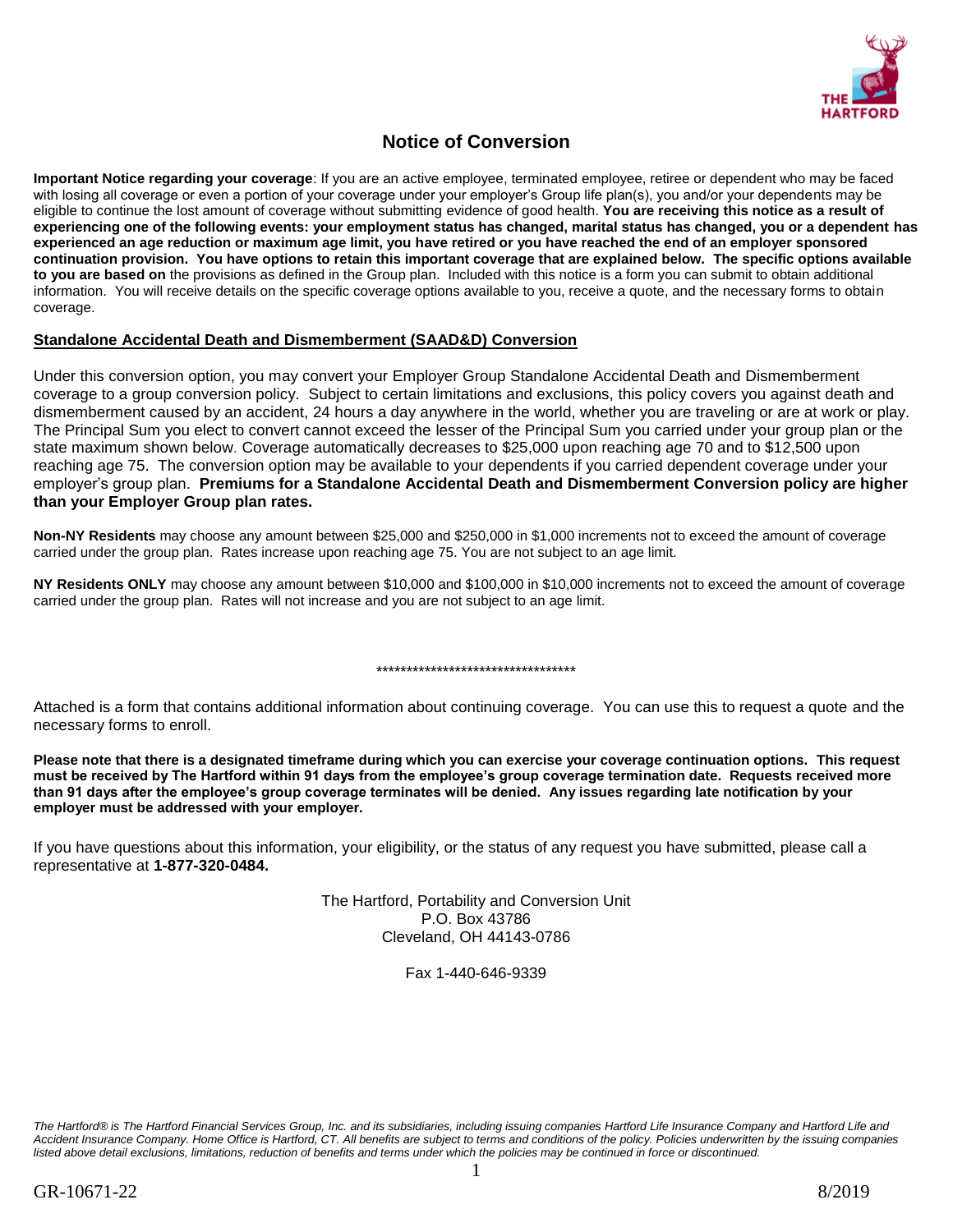

## **Frequently Asked Questions**

### **Q: If I request a quote, how does The Hartford determine the amount of coverage to quote?**

A: The Hartford will contact your employer to obtain the amount of coverage you had in effect under the group plan. The quote is based on this amount as well as applicable plan provisions.

#### **Q: If I receive a quote for coverage, does this mean I qualify for the coverage amount quoted?**

A: The amount quoted is not a guarantee that a policy will be issued in that amount. Upon receipt of your application for coverage, The Hartford will perform an eligibility review to determine if the amount of coverage you have requested can be granted based on the coverage you had in effect under the group plan as well as plan provisions.

#### **Q: What is my policy effective date?**

A: The effective date of an SAAD&D policy is the day following the group coverage termination date.

#### **Q: If my application for coverage is not approved by the effective date, am I still covered?**

A: Yes, if your application is approved, the effective date of your policy will be retroactive to the date indicated above.

#### **Q: I understand that there is no medical underwriting or physical exam required but can I still be denied for coverage?**

A: Your request for coverage can be denied if you do not meet the timeliness requirement. You must mail or fax this form to request information within 91 days from the employee's group coverage termination date. **This request must be received by The Hartford within 91 days from the coverage termination date. Requests received more than 91 days after the employee's group coverage terminates will be denied.** Coverage can also be denied if it exceeds the amount you had in effect under your employer's Group plan or if it does not align with your employer's plan provisions. In addition, any request for coverage that is not available under your employer's Group plan will also be denied.

#### **Q: If I start to work for a new employer and obtain coverage under that employer's Group plan, will that Group coverage impact any conversion or portability policy that I may have purchased?**

A: If you obtain coverage under a new employer's Group plan your conversion policy will remain in effect provided you continue to pay the required premiums. However, benefits payable under conversion policies may be affected by the amount of your other coverage.

*The Hartford® is The Hartford Financial Services Group, Inc. and its subsidiaries, including issuing companies Hartford Life Insurance Company and Hartford Life and Accident Insurance Company. Home Office is Hartford, CT. All benefits are subject to terms and conditions of the policy. Policies underwritten by the issuing companies*  listed above detail exclusions, limitations, reduction of benefits and terms under which the policies may be continued in force or discontinued.